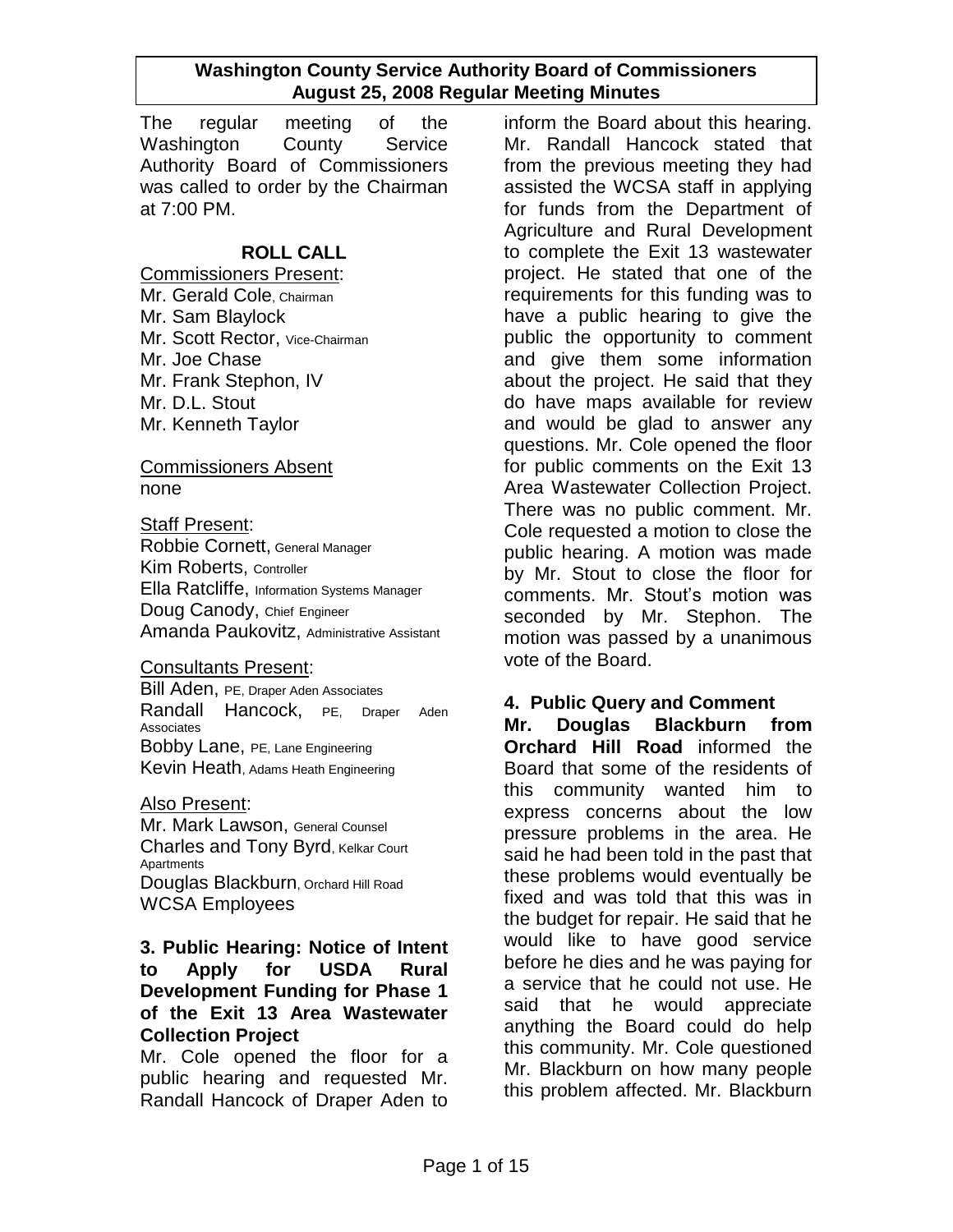said that there was around six to seven house within this area that was on one line. He thought this was a one inch line that had been in place for years. He said that it had been washed out and a temporary line had been installed. Mr. Stout stated that Mr. Heath would be reporting on this project during the Engineering Report and Update and maybe he could answer some additional questions about this project for him.

## **5. Approval of the Agenda**

Mr. Cornett requested that Items 9 and 10 be removed from the agenda. A motion was made by Mr. Chase to remove these items and approve the agenda. Mr. Chase"s motion was seconded by Mr. Rector and approved by a unanimous vote.

## **6. Consent Agenda**

- Minutes from July 28, 2008
- Routine Reports for July 2008
- Financial Statements for June 2008
- Check Register ending 07/31/08

## **Items removed from Consent Agenda**

Mr. Cornett stated that he did have some corrections to the July  $28<sup>th</sup>$ meeting minutes. The changes included a correction from a regular meeting of the Board to state an annual meeting for this date, also Mr. Daniel Reynolds was not present at this meeting and should have stated Mr. Kenneth Taylor being present. The minutes should also have reflected under the General Manager"s Report and Update a handout was presented to the Board showing all projects in construction.

The last correction should reflect that the regular meeting for December was noted as being held other than the fourth Monday of the month. The date reflected as December 22<sup>nd</sup> actually is the fourth Monday of the month and asterisk should be removed from the schedule.

Mr. Chase made a motion to approve the Consent Agenda with the corrections stated. Mr. Chase's motion was seconded by Mr. Stout. The motion was approved by a unanimous vote.

# **7. Engineer's Report and Update**

**Mr. Bill Aden and Mr. Randall Hancock with Draper-Aden reported on the following projects:**

## **Sewer O & M Analysis**

Mr. Hancock stated that they were continuing to work with Rural Development and they were trying to convince the people in Richmond that the archeological study may not need to be done. They are working to try to get some public information together for the meeting scheduled on September 18<sup>th</sup>.

## **Glove Drive Waterline Improvements**

Mr. Hancock reported that at the last meeting they had requested the Board approve this project for bid and they did received comments back from Virginia Department of Health and Department of Transportation. They have responded back to these comments and will work on advertisement for bid.

## **Route 58 Water Storage Facilities**

Mr. Hancock reported that they are proceeding with the grading portion of this project so it can be bid as a separate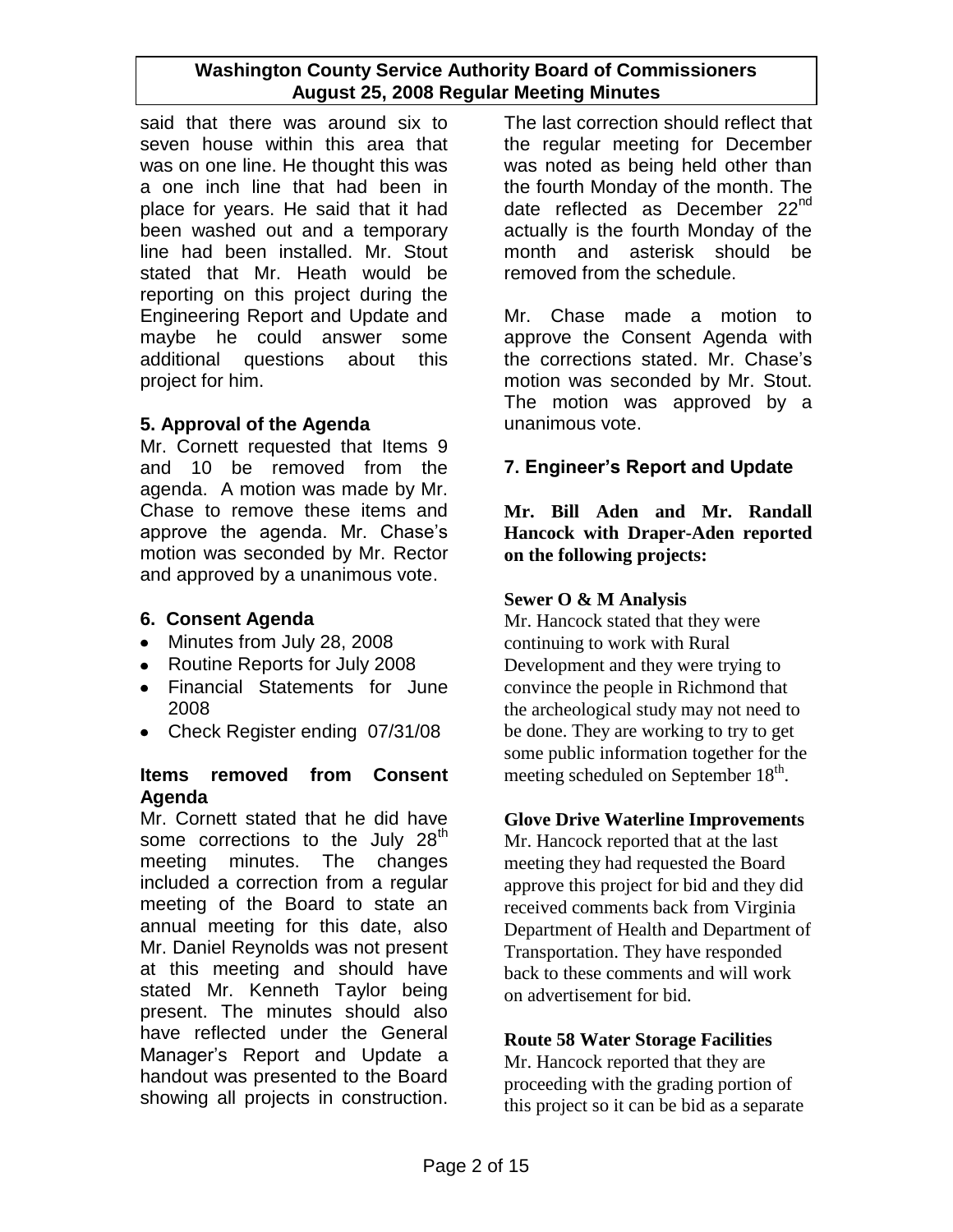contract and the final plat will be provided by Dividing Line for the access easement from Boring Inc. They hoped to have this by the middle of September.

## **Route 58/Watauga Road Waterline Improvements**

Mr. Hancock reported that this project is moving on very well. Mr. Hancock stated that Little B had installed approximately 85% of water line and Boring Contractors has completed their installation of water line on this project.

## **Mr. Bobby Lane with Lane Engineering reported on the following projects:**

## **Lime Hill/Walker Mountain Road Project**

Mr. Lane reported that the notice to proceed has been issued and on this project and they have set the date of completion as January  $15<sup>th</sup>$ , 2009. He said that the contractor has been a little slow on getting started and they had drafted a letter to send to S. B. Construction to request them to provide a revised schedule.

# **Raw Water Intake and Water Treatment Plant Expansion**

Mr. Lane reported on **Task Order #1- Interim Water Withdrawal Permit**-Mr. Lane stated at the last meeting he and Mr. Cornett had a meeting with the Department of Environmental Quality this Thursday to discuss the permit. He said that the activity on this project was rapidly coming to a close. **Task Order #2 and Task Order #3 & 4 which is the Preliminary Engineering Report and Raw Water Intake and Water Treatment Plant Expansion**- He stated that they have completed and submitted

their alternative evaluation and have met with the Authority staff on August  $13<sup>th</sup>$ and looked at the alternatives and cost estimates. They have also had their preliminary engineering conference with the Virginia Department of Health on August  $19<sup>th</sup>$  and he felt the alternatives received were well received by the Health Department. Mr. Lane said in the next 30 days they would be completing the preliminary engineering report and design for submittal. He said they advised the Health Department that the schedule is to have the preliminary engineering report submitted by September.

## **Mr. Kevin Heath reported on the following projects:**

# **White's Mill Road**

Mr. Heath said that since the last meeting there had been continued negotiation of easements and have one more to obtain. Mr. Heath requested authorization to bid this project contingent on receiving the last easement. Mr. Stephon made motion to authorize bidding this project in contingent upon receiving the last easement. Mr. Stephon's motion was seconded by Mr. Taylor and passed by a unanimous vote.

## **Orchard Hill Road**

Mr. Heath said that they also have Health Department approval and all the easements have been obtained. This project is ready to bid for construction. Mr. Heath respectfully requested the Board consider authorizing bidding this project. Mr. Cornett stated that he also endorsed the project for bid. A motion was made by Mr. Stout to authorize for bid of construction of the Orchard Hill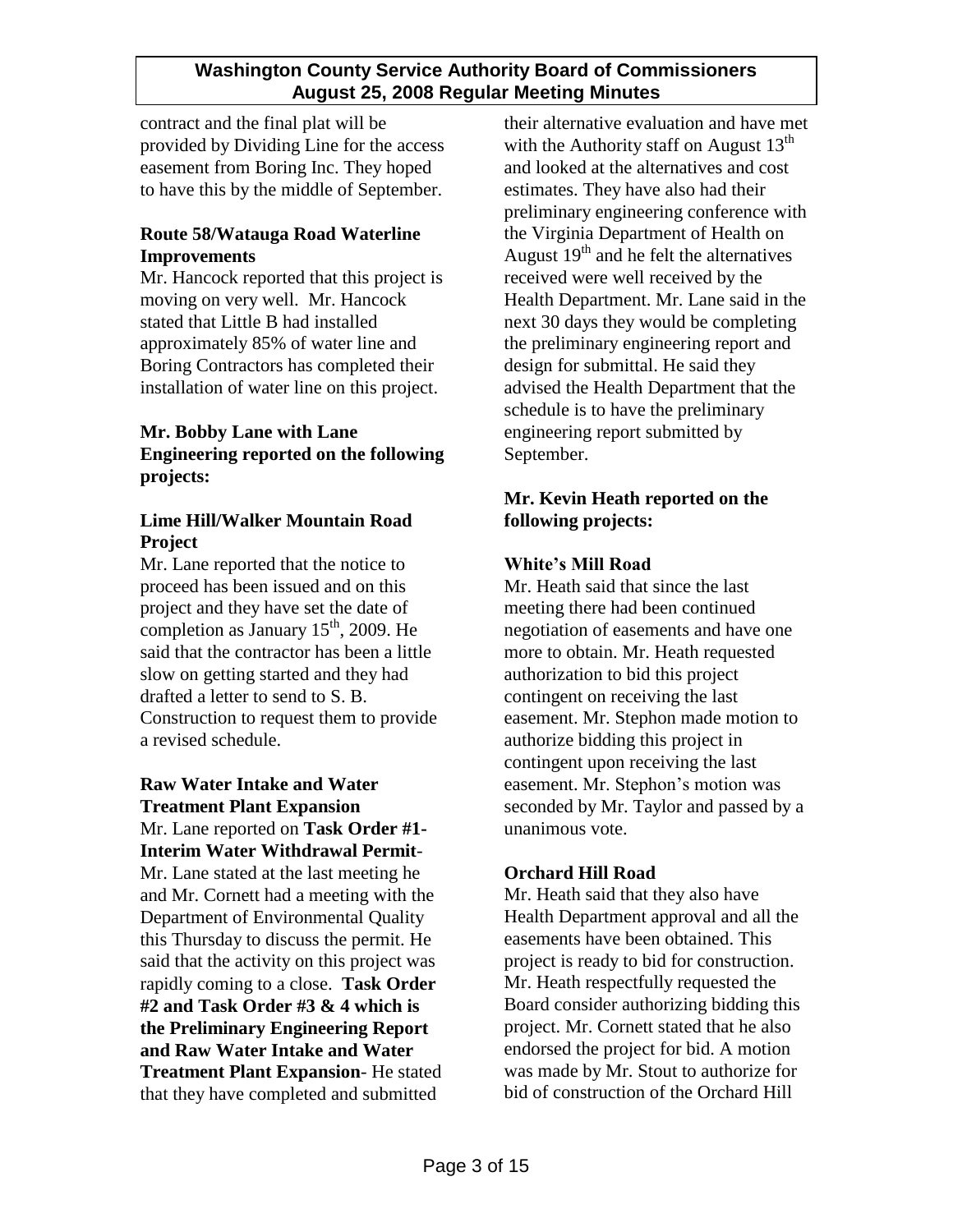Road project. Mr. Stout's motion was seconded by Mr. Blaylock and passed by a unanimous vote.

## **8. General Manager's Report and Update**

Mr. Cornett reported on the following: **Significant Work**

### **Water Production**

• Produced 202,465,035 gallons of drinking water

## **Distribution**

• Coordinated the outside purchase of 27,728,872 gallons of drinking water

#### **Meter Department**

- 202 customers were telephoned  $\bullet$ following unusually high usage
- 511 customers were notified that their water was to be turned off due to nonpayment

#### **Customer Service**

- $\bullet$  \$3,337.50 was abated for 36 customer water leaks
- \$6,973.95 was written off as bad debt three years old (July 2005)

#### **Maintenance**

- $\bullet$  39 Leaks
- 15 major breaks
- 61 water taps (unusually high)
- 4 wastewater taps
- 57 after hours maintenance call-outs

#### **Wastewater**

Treated 8,629,000 gallons of wastewater

## **Noteworthy Construction Projects**

- $\bullet$ Wild Cherry Lane- With the exception of a short portion of the line on Tiki Way, WCSA forces have substantially completed the project. Meter changeovers and cleanup are in progress.
- Rustic Lane- Our project on Rustic Lane is complete. This project eliminated a leaking water line that ran through an area resident's basement behind Builders

Supermarket. We replaced about 1,200 feet of galvanized water line with 6" PVC, and installed one fire hydrant and moved 6 customers to the new line.

- Chestnut Mountain Road- WCSA continues to pursue properties for a pump station and hydro pneumatic tank. All three acquisitions appear to be close. Otherwise the project is ready to advertise for bid.
- Mendota Road (Phase 1)- We are coordinating a preconstruction meeting with the contractor and expect that to occur within two weeks. Construction should begin in September.
- Denton Valley Road- Project was re-advertised for bid August 24<sup>th</sup>. Bids are due and scheduled to be opened on September 18, 2008. We plan to make a recommendation to you at the meeting on September  $22<sup>nd</sup>$ .
- Tumbling Creek Road- Now that we have the U S Fish and Wildlife comments our plans are near completion and expected to be submitted to VDH for approval on August  $29<sup>th</sup>$ .
- Fire Hydrants in Westwood- $\bullet$ WCSA has contacted four area residents about serving as project champions. The project champions are to solicit contributions from their neighbors for a fire hydrant in their neighborhood on their street. Because we have seen this approach work well in other areas, we believe it will work well here. We hope to identify two more project champions an conclude this effort soon.
- Fire Hydrants in Wolf Creek Estates- The fire hydrant in Wolf Creek Estates was successfully installed last month.
- Meadowview Area Hydrant  $\bullet$  $Request - WCSA$  is in the process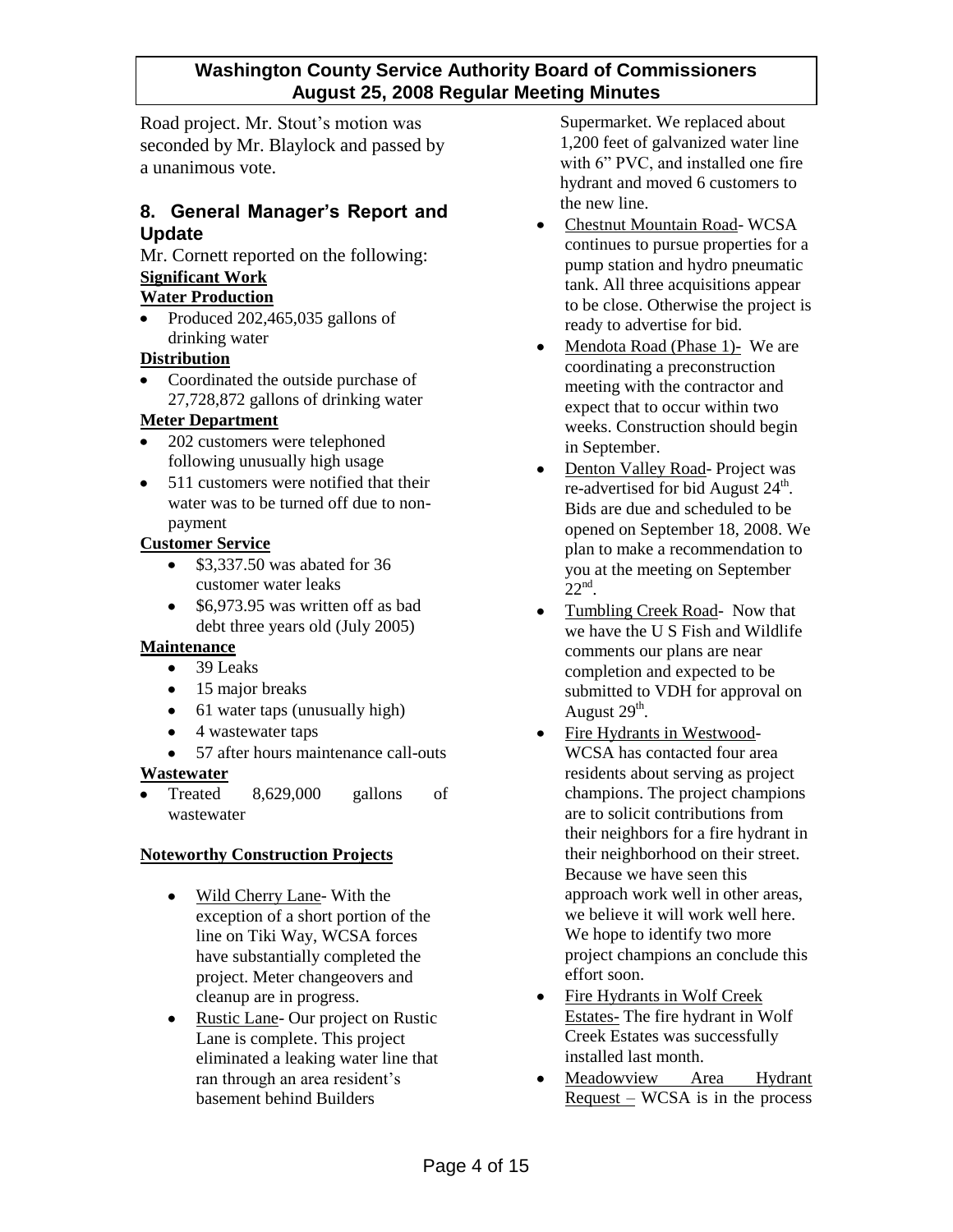of soliciting a project champion for this project.

#### **Administrative Items**

- Mr. Cornett recognized Amanda Paukovitz to the Board as the new Administrative Assistant.
- $\bullet$ Due to a flashflood the first week of August, our water line serving a portion of Orchard Hill Road in Damascus was washed away. WCSA maintenance staff worked feverishly to install a temporary line on top of the ground to provide service. Because the replacement of the water line on Orchard Hill Road is being advertised for bid, we plan to work with the eventual contractor to eliminate this temporary water line before cold weather sets in. Mr. Cornett recognized and commended employees J. L. Lunsford, Buddy Mann, Shane Hall, Joe Malone, Larry Thomas and Johnny Lester for their labors to restore service to these customers.

## **11. Capital Project Procurement Committee, Negotiation Recommendations**

Mr. Doug Canody stated that on Tuesday, August  $12<sup>th</sup>$ , and Thursday, August  $14<sup>th</sup>$  the following representatives of the Washington County Service Authority met to interview candidates firms who had submitted proposals to provide Engineering Services for the completion of the 2008-2009 WCSA Capital Improvement Projects. This committee included Joe Chase, WCSA Commissioner, D. L. Stout, WCSA Commissioner, Robbie Cornett, WCSA General Manager, Mark Osborne, WCSA Engineer in Training and Doug Canody, Chief

Engineer. As per Board action on July 28<sup>th</sup>, WCSA interviewed representatives from the following firms, Adams Heath Engineering, Draper Aden Associates, The Lane Group, and Thompson and Litton. These interviews were approximately one and one half hours in length and most all of the participants on the WCSA Committee found the process to be interesting and educational. Subsequently to all of the interviews the WCSA Committee representatives met and arrived at the following recommendations for the top ranked candidate for each of the CIP projects that were under consideration. The following projects were awarded as follows:

- **Reedy Creek Road- Phase**   $\bullet$ **1, 2, and 3**- The Lane Group
- **Rich Valley Road/ Buffalo Pond Area Study and Report**- The Lane Group
- **Monte Vista Drive/Crescent**   $\bullet$ **Road Water Line Improvements**- Draper Aden **Associates**
- **Green Springs Road Water Line Improvements**- Adams Heath Engineering
- **Exit 13/14 Wastewater Collection System**- Draper Aden Associates
- **Galvanized Water Line Impact Study and Report**-The Lane Group
- **Abingdon Water Tank**   $\bullet$ **Replacement**- Adams Heath Engineering
- **Route 58 Corridors Study and Report**- Draper Aden **Associates**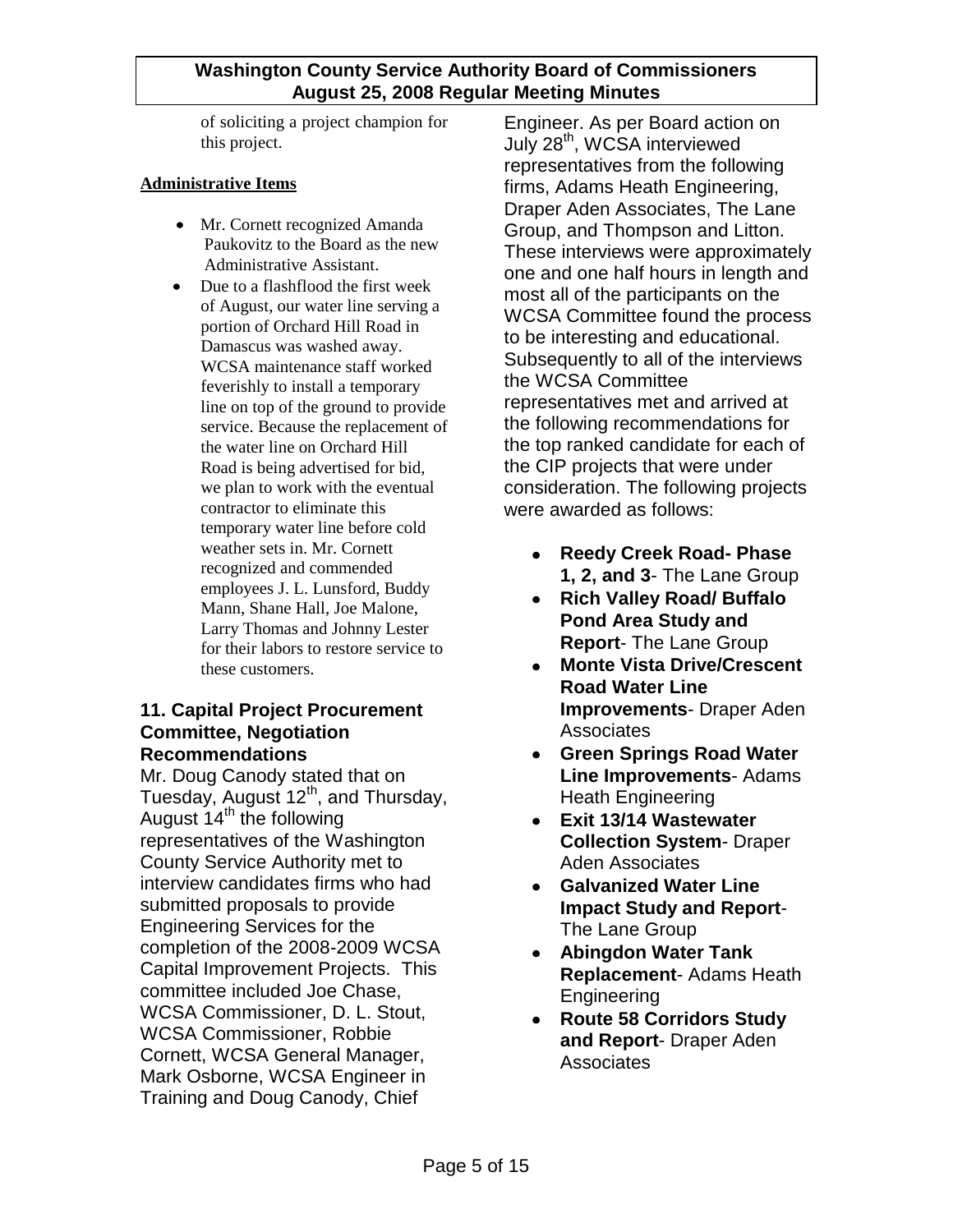Mr. Canody recommended the Board of Commissioners authorize the staff to enter into negotiations with the aforementioned top ranked firms in an effort to reach an agreement and contract acceptable to both WCSA and the firms. He stated that a proposed agreement and contract would be developed and brought back to the Board for approval. Mr. Canody said that negotiations are proceeding with Draper Aden Associates for the Seven Springs Secondary Supply project and we anticipated bringing the agreement and contract for this project at the September meeting. He also said that WCSA will be meeting with the Town of Chilhowie next week to discuss engineering services procurement for the proposed Mill Creek Water Plant study and report which is also included in the 2008-2009 Capital Improvement Project list. Mr. Canody requested a motion for approval of the Engineering committee"s recommendations. A motion was made by Mr. Chase to accept the firms that had been recommended by the Committee. Mr. Chase's motion was seconded by Mr. Stout and approved by a unanimous vote.

## **12. Rate Study Committee, Interview Recommendations**

Ms. Kim Roberts provided the Board a handout on the Rate Study Committee"s recommendations. Ms. Roberts stated that on August 21<sup>st</sup>, 2008 the rate study committee met to consider the statement of qualifications that had been received from interested parties. She said that they had expected to identify and recommend at least two firms but

after the meeting they felt that they would like to meet and interview the top three candidates. The top rated candidate for this study was Municipal and Financial Services Group. The second and third ranking groups were Rafetelis Financial Consultants and Springsted. Ms. Roberts requested the Board authorize the committee to interview the firms chosen. Mr. Stephon made a motion to interview the firms that was recommended by the Rate Study Committee. Mr. Stephon"s motion was seconded by Mr. Chase and passed by a unanimous vote.

## **13. Health Insurance Renewal Recommendation**

Ms. Kim Roberts presented a spreadsheet that outlined our current Health Insurance premiums. She said that WCSA had expected and planned for a 15% increase in Health Insurance premiums and was surprised to see only a 12% increase. Ms. Roberts said that the staff reviewed different plan options and came up with four different options for the board to consider. The spreadsheet that was presented showed the current insurance Option plan #1 that WCSA offers now to the employees. If there were no changes to this plan it would require a 12.1% increase in premiums. Option #2 is the current benefit level with the Morbid Obesity rider removed from the plan. Ms. Roberts said this plan would cover employee, spouses and dependents that elect to have gastric by-pass surgery and complications. She said after discussing this with our insurance agent she recommended the removal of this rider which would save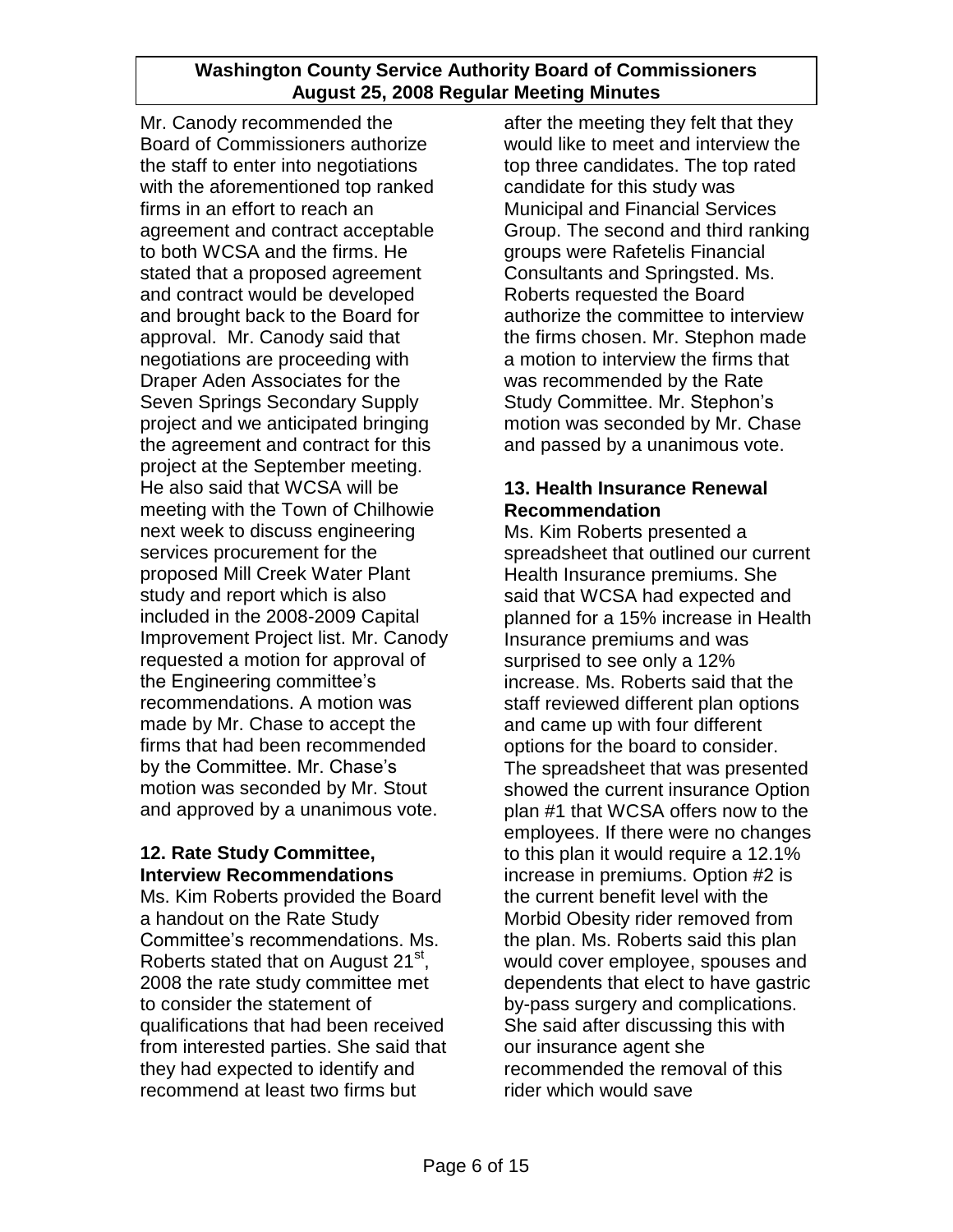approximately \$19,000 per year to WCSA. Option #3 would be a total change in plans to a Key Care 20 plan also excluding the Morbid Obesity rider. This change of plans would require office visit co-pay of \$20.00 per visit for a primary care physician and also a premium change of \$40.00 per visit for a specialty physician. It would also change the maximum out of pocket expense from \$2000 individual and \$4000 per family to \$3000 individual to \$6000 for a family plan. Option #4 is the actual plan we are currently on without the Morbid Obesity rider but it would change the current drug card to a 20% increase over last year premiums. Ms. Roberts stated that since all WCSA employees had forgone a portion of their cost of living increase this year and previous years the staff recommends Option #2 as the best solution for health coverage at this time. This does allow an unexpected savings with a minimal effect to the benefits coverage. After a brief discussion of the Board, Mr. Stout made a motion to accept Option # 2 as recommended by the WCSA staff. Mr. Stout"s motion was seconded by Mr. Stephon and passed by a unanimous vote of the Board.

## **14. Debt Set-Off Collection Program**

Ms. Kim Roberts reported that currently Legal Counsel and the WCSA staff are in the process of reviewing the current collection policies as well as others in similar industries. She said that these efforts are usually challenging for the public industry and water utlities to implement because of the difficulty

of locating the customers after the disconnection and relocation, especially in a renter situation. Ms. Roberts stated that they hoped to be able to bring to the Board a more detailed review of our collection analysis by the end of the calendar year. Ms. Roberts stated that one option that has recently come available in these types of situations is the Virginia Debt-Set Off program. This allows WCSA to submit unpaid debts to the state of Virginia to be withheld from their individual state income tax return. She said upon applying for this service we are required to obtain endorsement from the Board for this program. Ms. Roberts would request that the Board recommend and direct Mr. Robbie Cornett to sign the application for WCSA to participate in this program. She also recommended that the Board approve that all customers making application for service must present a photo identification and social security to be able to participate in this program. Mr. Cole questioned how much paperwork and time is required to be involved in this program. Ms. Roberts stated that we would be required to send an electronic file to them with this information. Mr. Cornett said that we already have most of this information when customers apply for service but we would also need to have a social security number in order to use this program which we do not request at the present time of application. Mr. Chase questioned if any other local utilities were currently using this type of service to collect debt. Mr. Cornett stated that he was not aware of any one at this time but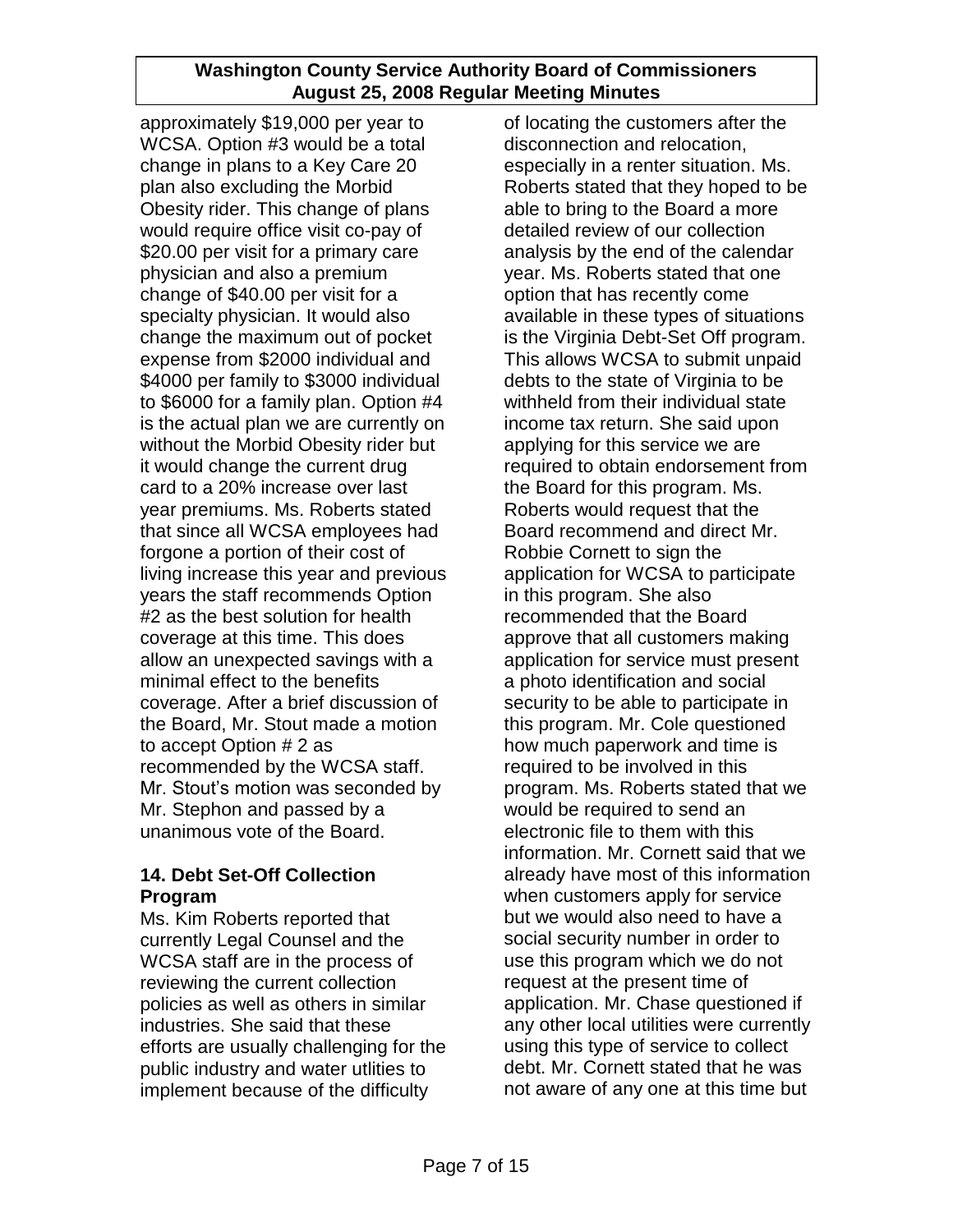he could check on this. Mr. Taylor questioned what the current process was to collect debt. Ms. Roberts stated that this process is currently being reviewed now and being compared to other industries to see how collection is done. Mr. Taylor made a motion and recommended that the Board table this matter until the next meeting for further consideration. Mr. Rector seconded this motion and passed by a 5-2 vote with Mr. Chase and Mr. Stephon opposing the vote.

# **15. Chemical Bid Recommendation**

Ms. Kim Roberts presented the Board with a Chemical Bid tabulation sheet showing the bid results for chemicals. She said that she hoped to bring to the Board a recommendation for a responsive bidder but after reviewing these with Legal Counsel the low bidders all but two chemicals was Brenntag. She stated that the Brenntag bids notated that there prices where only guaranteed until October 31, 2008. The other bidders had also notated that their prices were subject to change also. After reviewing these bids with Legal Counsel that eliminated the bids as non responsive since bids were sought for an actual calendar year. Ms. Roberts recommended that they review the bid process and maybe shorten the length of time that was requested in the bid to a six month period and rebid the chemicals. She provided information to the Board showing prices in 2006, 2007 and 2008. This information reflected that the chemical prices had more than doubled on some chemicals.

# **16. Charles Byrd, Kelkar Court Apartments**

Mr. Tony Byrd of Kelkar Court Apartments spoke on behalf of Mr. Charles Byrd. Mr. Byrd stated that they had been in real estate and construction for a long time not only in Washington County but four other states. He said they were very familiar with installations and construction of apartment complexes. Mr. Byrd stated that he had good experience in dealing with WCSA in the past and has also had the same experience with this project. He said that Mr. Canody and Mr. Cornett had been very cordial to work with. He also said that the people in the field especially Steve Sproles was very knowledgeable and were great to get along with. Mr. Byrd summarized around eight months of problems that they had experienced during construction of the Kelkar Court Apartments on Hillman Highway. He stated that they had purchased this property from Todd Carter who is H. C. Carter"s son in 2002. They had purchased a rental house and the property beside the house so they could later develop the apartment complex. Mr. Byrd stated that these were modular units that came from North American Housing. He said that they came in and spoke with Doug to make sure they didn"t have any issues with water and sewer. They wanted to make sure there were no issues because they had made a down payment on the units. They came in January and pulled the master plan. There is an 8 inch sewer main that goes in the middle of the property that is now owned by Heath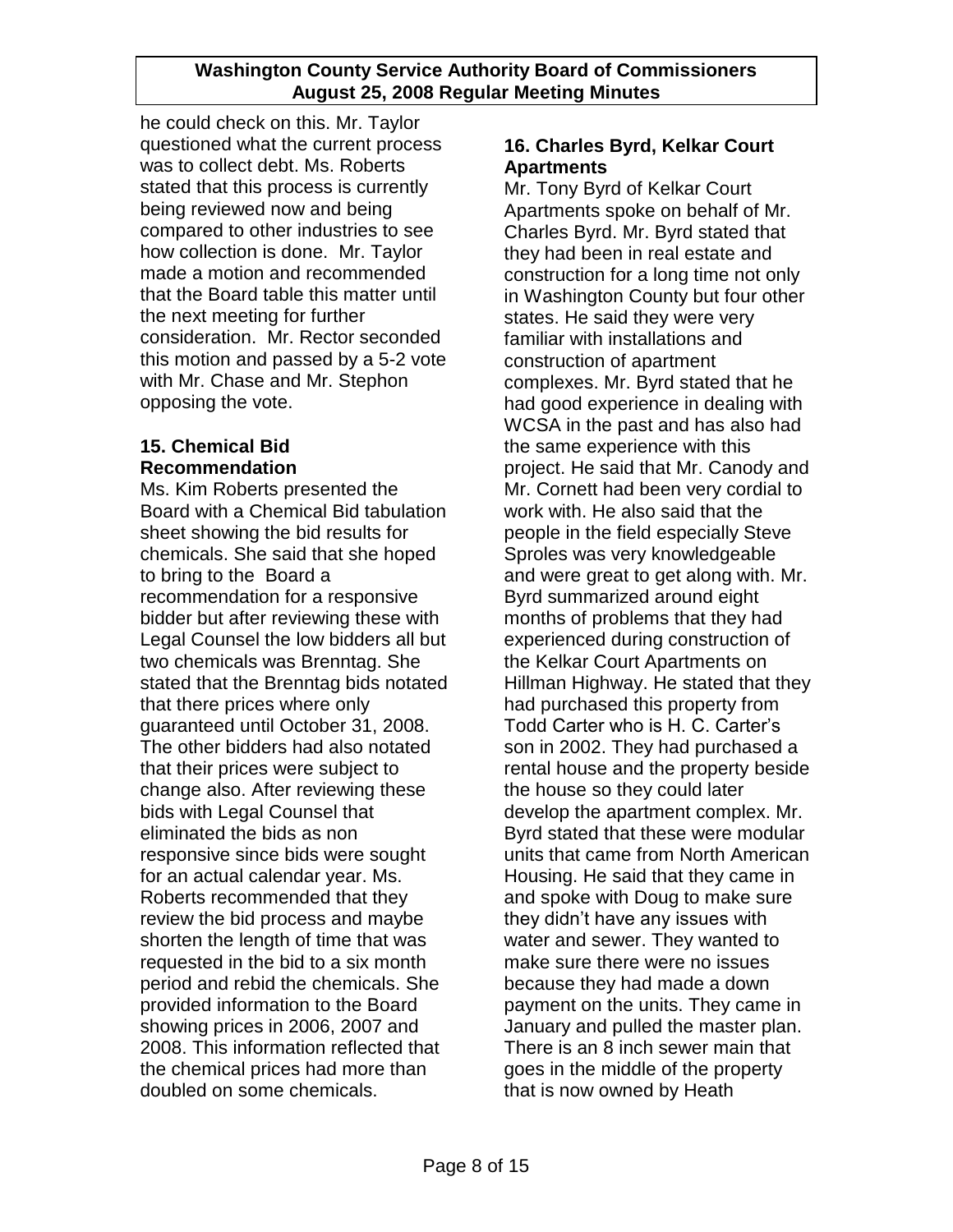Brothers. They were told that they could upgrade the main to an eight inch and serve the apartments. He said that he was informed that he would need to pay for a water and wastewater connection for each unit which totaled around \$72,000. He said that he spoke with Mr. Canody and he said that he would provide a letter stating that water and wastewater was available to get the building permit. He said a few months passed by and they starting to set units. He said that he had hired a contractor from Smyth County to make sure of what was required of him and what WCSA was responsible for. He said that he later learned that WCSA did not have an easement for the 6" lateral across the road to get into the 8" main. He said he then called H. C. Carter about the history of the property. He told him that the house is facing Hillman Hwy and the Meadowview side of the lot is higher than the Emory side of lot. He said that initially there was a clean out put on the other side which is the Meadowview side. Mr. Cornett stated that this was installed in September 1996. He said that at that time he had called Mr. Cornett and Mr. Leo Hockett and he didn"t pursue any easements and he called later to say that he had put a bathroom in the basement of the house and the clean out was put in on the upper side of the house and it needed to be put in on the lower side to serve the bathroom in the basement. He said a few weeks later the new clean out was in and they had bored under the road to go across to the joining property. He said the land changed ownership in 2004 so the original

people that gave permission to run the 6" lateral to the 8" main no longer resided at this residence. They tried to pursue an easement from the Heath Brothers because WCSA had not record on file at their office or at the court house. Mr. Byrd said that the Heath Brothers attorney got involved from this point and sent them a letter that they had installed a sewer line on their property and they were trespassing and required them to move the sewer line within 10 days or they were going to move it for them. He stated that they had not installed this line because it was there when they bought the property in 2002. They pursued the easement from the Heath Brothers and their attorney and were unable to secure one at a reasonable cost. He said after this they were told that they could go toward Emory about 450 feet to connect. At that time they also discovered that they there were no easements to get from their property to the manhole. He said that they did not have any choice but install a pump station for 18 apartments to get sewer across the road. He also said they had to reroute all of their water lines and absorb \$100,000 in development costs that they should not have had to do. He also said this amount did not include lost rental income because they had tenants that had signed leases for August 1<sup>st</sup>. He said all this also required them to do a pump and haul which would cost about \$1000 a week until they get the pump station in service. He said that Mr. Canody had helped them get the permit for the pump station and they would have it by Friday of that week. He said that one of the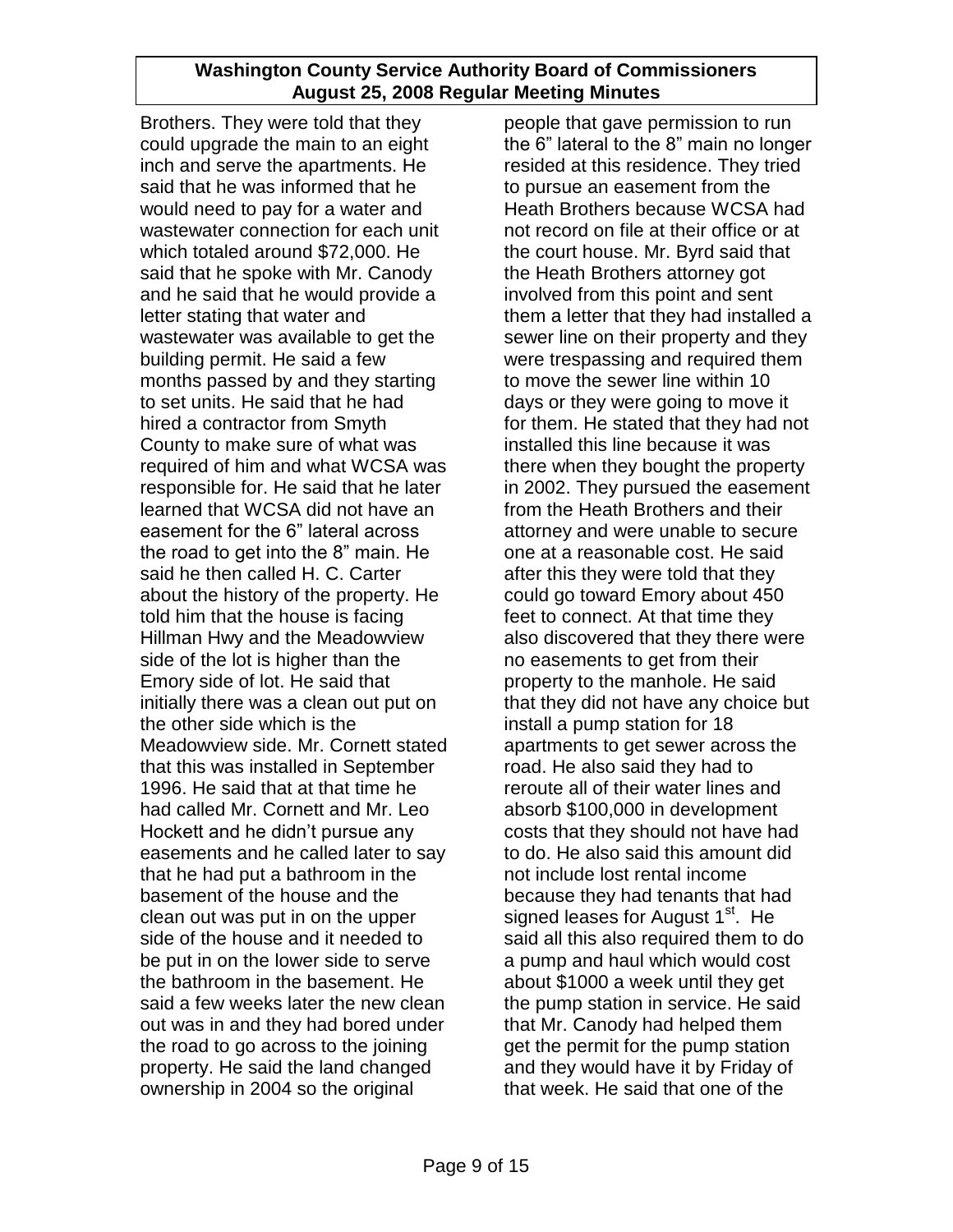conditions of their pump station was to put the house that has been on the sewer since 1996 on the pump station so they don"t have the issue across the road. Mr. Byrd said that there is a condition of this pump station use that they would now have to pay a subsidy of \$500.00 a month which totaled \$6000 a year. All these conditions had put them in a position over the life of 20 years on this project and a \$100,000 of initial investment and \$120,000 in subsidies in 20 years that they had not planned on having. Mr. Byrd said that if WCSA was in his position that you would have wanted to know that this project was going to cost \$250,000 more than they had intended in 20 years than they had thought 8 months ago. He said that for this reason they were here tonight was to request the Board to reconsider the subsidy requirement. He said that they have put in pump stations and managed and developed around 850 apartments and 40 assisted living facilities and have put in pump stations in three different states and have never been required to do a subsidy. Mr. Byrd said that he wasn't asked to do any special favors they just wanted to be dealt with fairly. He also said that they wouldn"t want to spend this entire extra expense that this is not refundable. He said that they didn"t feel that anyone here had intentionally misled anyone. Mr. Cornett questioned Mr. Byrd about the existing lateral that had been supplying the house since 1996 if the line could supply gravity flow to the apartments that would be constructed. Mr. Charles Byrd stated that on the lower side of the road it

was around 3 feet below the road and even if they had to install an 8" lateral there they could have bored wherever they needed to because is about 8 feet different where the sewer main goes. Mr. Cornett said that the alignment of any gravity line that would have lead from down to the apartments to the line that WCSA and the Heath Brothers line would have followed the same route. Mr. Cornett said that the easement they had pursued with the Heath Brothers did not follow the same route. Mr. Byrd said that he had talked with Mr. Cornett and Mr. Canody about relocating the line and it would have been better suited to the property if they did this. Mr. Byrd said that they thought if they had been agreeable to do this any way they would have wanted to do this. Mr. Canody said that this would have required them to expand the 6" line to an 8" line because state regulations require them to do this if they service more than 6 residential connections. Mr. Byrd said that they were in agreement to do this if they needed to. Mr. Rector questioned Mr. Byrd if the lot next to the Heath Brothers house closes to Emory was owned by the Heath Brothers. Mr. Rector said that WCSA had paid Mr. Jim Watson, Sr about \$40,000 about 4 or 5 years ago because WCSA had put a sewer line diagonally across his property and wanted to know if Mr. Watson still owned this property. Mr. Cornett stated that at the time they were installing the sewer line and seeking easements from the land owners the property in question was in dispute between Reelia Watson and Jim Watson and their parents were deceased and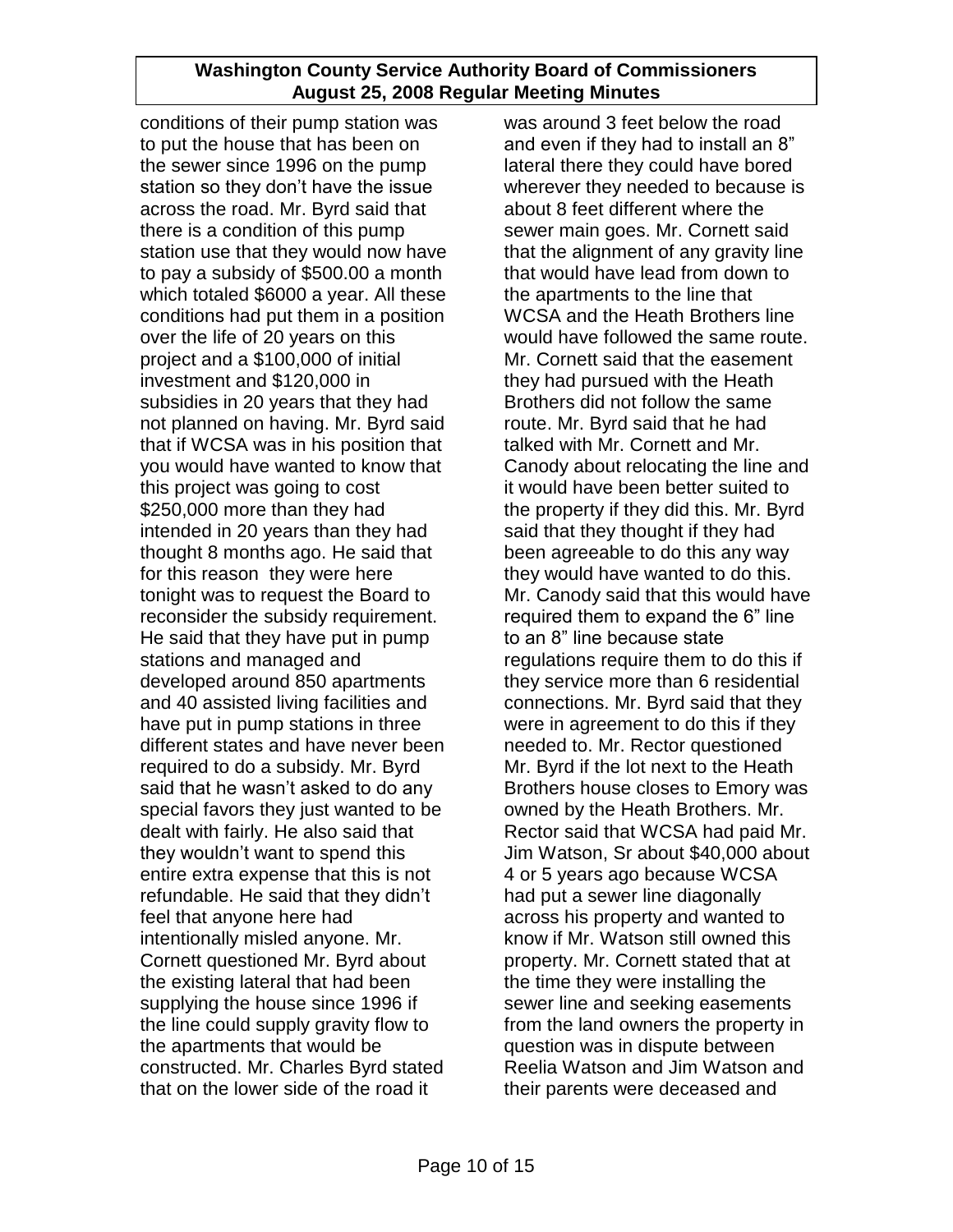they were in dispute of the property at that time. He said that neither party was willing to give an easement and ask them to condemn them nor whoever owned the property would they be willing to grant WCSA an easement at no charge. He said that neither party wanted to try to claim interest with both parties signing the easement. He said the time of the process the contractor asked Mr. Jim Watson who was the neighboring land owner at the time if he could store some material on the property outside of the easement that we condemned. He said that they had a gentleman"s agreement with Mr. Watson at that time to do that in exchange of cleaning up the property which the contractor did do. He said the day the grass was sowed and spread with straw WCSA received a letter from his legal counsel informing us that we had gotten off the easement that we had condemned and they were requesting \$25,000 since we got off the easement. He said that he believed this property is still owned at this time by Mr. Reelia Watson, Jr. currently. Mr. Blaylock questioned if the six inch lateral belonged to WCSA. Mr. Cornett said that the lateral that Mr. Byrd referenced tonight is a lateral that was put in after the sewer pipe was built. He said that lateral that was put in by WCSA was on the Meadowview end of the property. He said this was installed to serve the upper portion of the house and after the sewer service was built the downstairs bathroom was built sometime between the design and installation of the line. He said at that time H. C. Carter contacted Mr.

Cornett and then at that time Mr. Bowman, Operations Manager and Mr. Hockett to review the situation and from that point he was not certain but the line was put in from our main to the house and has been providing service to this house since that time. Mr. Byrd said the way that H. C. Carter explained this to him that when the lateral was installed during the time of the passing of his mother in law that they came back to the house and the lateral was never connected to the first lateral installed. Mr. Byrd said that there were two laterals installed at the house on the upper and lower side of the house. Mr. Byrd said they made every effort to get an easement for the Heath Brothers to resolve this issue. Mr. Byrd said they were doing temporary pump and haul and they had lost tenants due to the delay. After further discussion of the Board, Mr. Cole stated that this matter would be discussed further in closed session.

## **17. Closed Meeting; Personnel, Acquisition and Disposition of Property, Investment of Public Funds, and Legal Advice**

Mr. Blaylock moved that the Board adjourn to Closed Meeting in accordance with the Virginia Freedom of Information Act, Code of Virginia Section 2.2-3711 Paragraph A (1): Personnel: Discussion, consideration or interviews of prospective candidates for employment; assignment, appointment, promotion, performance, demotion, salaries, disciplining or resignation of specified public officers, appointees, or employees of any public body;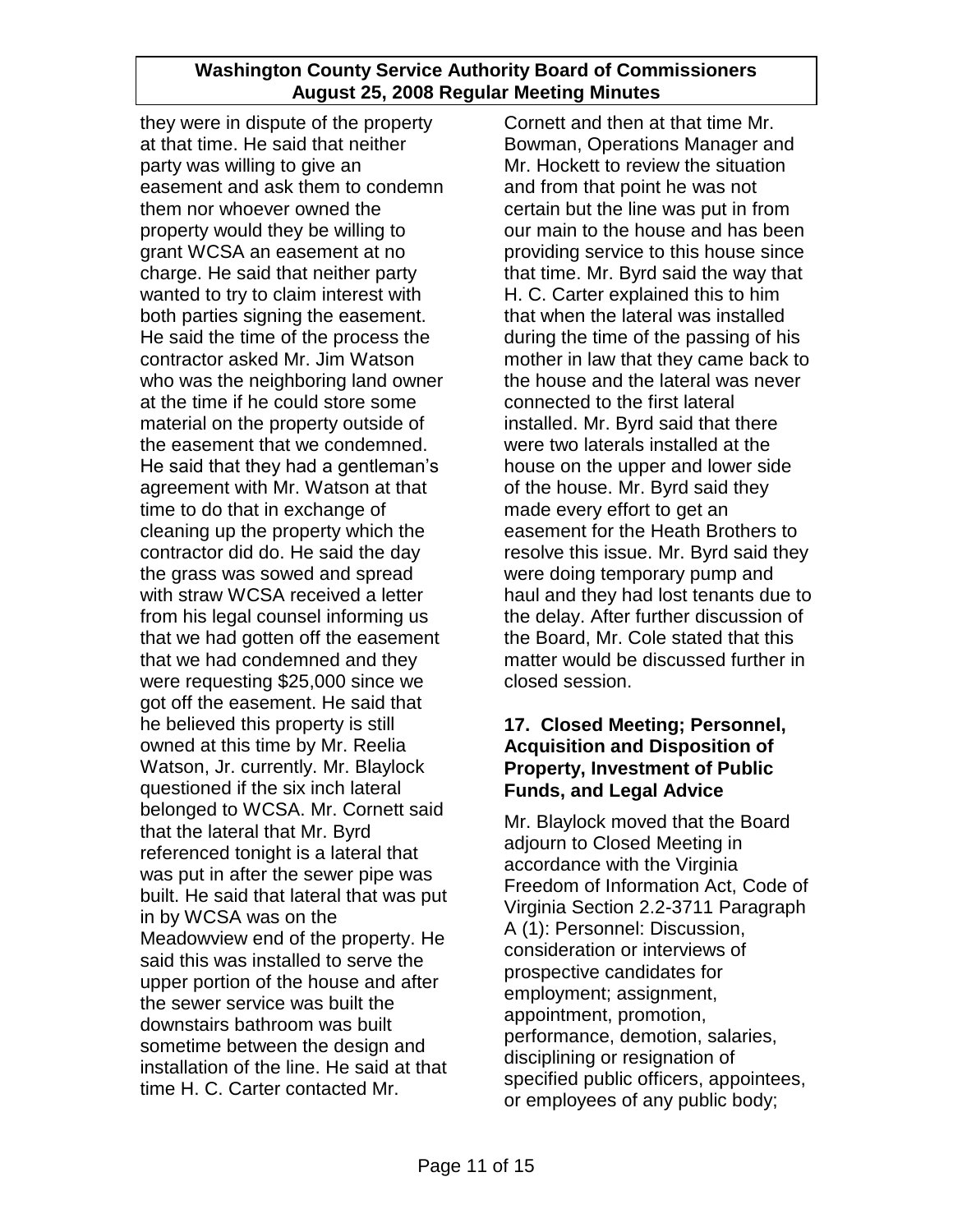and evaluation of the performance of departments where such evaluation of performance of departments necessarily involve discussed specific individuals; and Code of Virginia Section 2.2-3711 Paragraph A (6): Investment of Public Funds, Discussion or Consideration of the investment of public funds where competition or bargaining is involved where if made public initially the financial interest of the governmental unit could be adversely affected and Code of Virginia Section 2.2-3711 Paragraph (A) (3): Acquisition and Disposition of Property; the discussion or consideration of the acquisition of real property for public purposes, or of the disposition of publicly held property, where discussion in an open meeting would adversely affect the bargaining position or negotiating strategy of the public body and Code of Virginia Section 2.2-3711 Paragraph (A) (7): Legal advice; Consultation with Legal counsel and briefing by staff members or consultations pertaining to actual or probable litigation, where such consultation with legal counsel employed or retained by the public body regarding specific legal matters requiring the provision of legal advice by such counsel. For the purposes of this subdivision, "probable litigation" means litigation that has been specifically threatened or on which the public body or its legal counsel has a reasonable basis to believe will be commenced by or against a known party. Nothing in this subdivision shall be construed to permit the closure of a meeting merely because an attorney representing the public body is in

attendance or is consulted on this matter.

In addition to the Board, the presence of Mr. Mark Lawson, WCSA Counsel and Mr. Robbie Cornett, WCSA General Manager. The motion by Mr. Blaylock was seconded by Mr. Rector. The motion passed (7-0-0). The Board adjourned to Closed meeting at 8:30 p.m.

# **Return to Public Session**

Upon motion by Mr. Rector and second by Mr. Stephon, the Board returned to Public Session at 10:25 p.m.

# **Certification of Closed Meeting**

Whereas, the Washington County Service Authority has convened to a Closed Meeting on this date pursuant to an affirmative recorded vote and in accordance with the provision of the Virginia Freedom of Information Act; and Whereas, Section 2.2-3712 Paragraph D of the Code of Virginia requires a certification by this Authority that such Closed Meeting was conducted in conformity with Virginia law; Now, therefore, be it resolved that the Authority hereby certifies that to the best of each member"s knowledge, (1) only public business matters lawfully exempted from open meeting requirements by Virginia law were discussed in the Closed Meeting to which this certification resolution applies, and (2) only such public business matters as were identified in the motion convening the Closed Meeting were heard, discussed or considered by the Authority. The motion passed 7-0-0.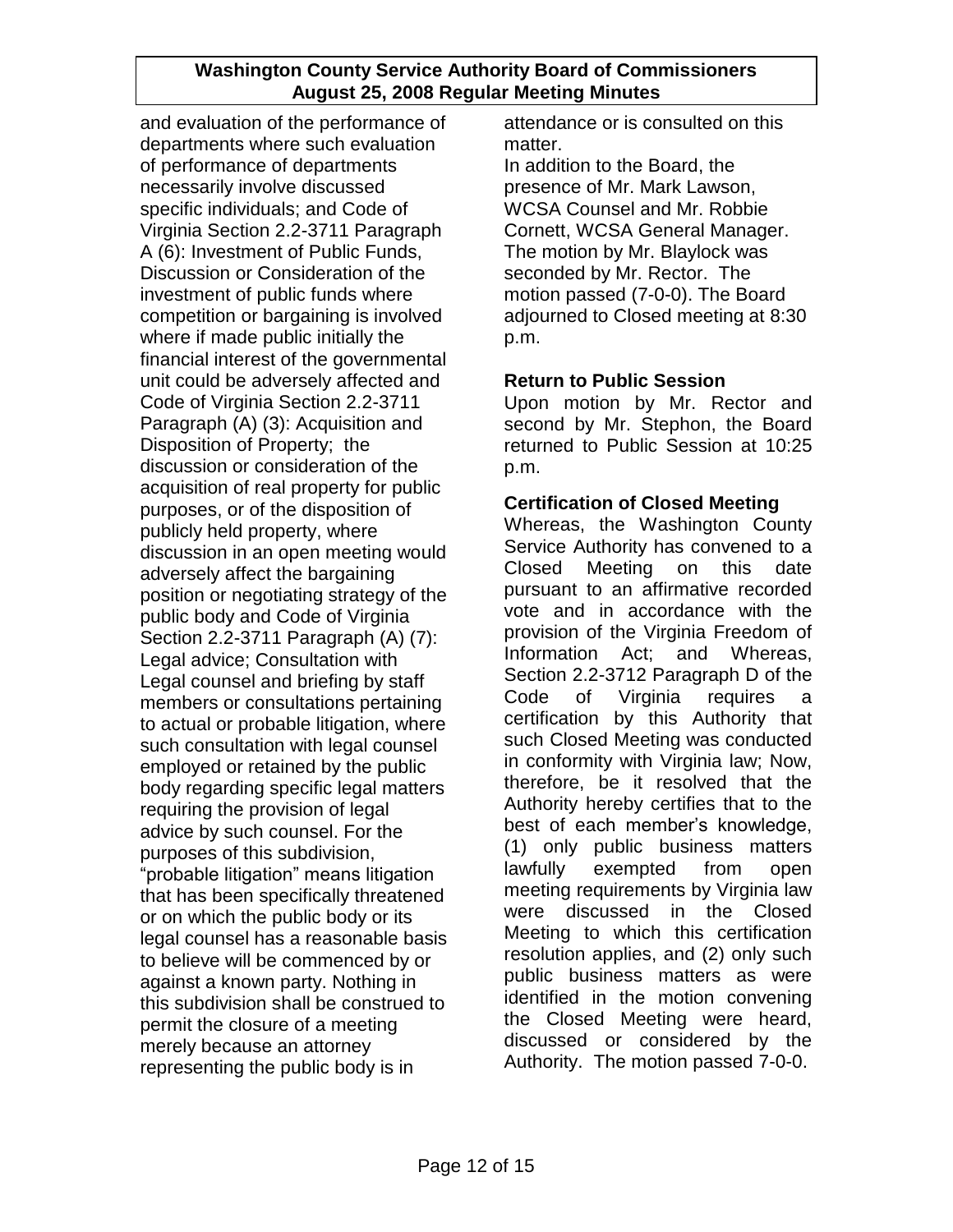AYE: Mr. Chase, Mr. Stephon, Mr. Stout, Mr. Taylor, Mr. Rector, Mr. Cole, Mr. Blaylock

NAY: none

Absent: none

## **18. Late Items**

Mr. Cornett said that he would like to inquiry the Board"s preferences of a recessed Board meeting at the September  $22^{nd}$  meeting to either<br>meet on September  $29^{th}$  or meet on September 29<sup>th</sup> or September  $30<sup>th</sup>$ . After a brief discussion of the Board the date was scheduled for a recessed meeting until September  $29<sup>th</sup>$  at 7:00 p.m.

Mr. Cornett stated that he and Mr. Canody had two funding resolutions for consideration. Mr. Canody stated that we have an opportunity to receive funding thru the Mount Rogers Planning District Commission. He said that we have selected two projects that have some money set aside for helping fund a planning type project. He said that it was suggested by the Town of Chilhowie to help fund the cost of the PER report for the Mill Creek Plant. He also presented a resolution for pursuing the funding opportunities for the Seven Springs Secondary Supply Project. Mr. Canody recommended the following resolutions for adoption of the Board. This resolution read as follows,

**WHEREAS,** the Board of Commissioners of the Washington County Service Authority (WCSA) is dedicated to pursuing funding opportunities for needed capital improvements projects; and

**WHEREAS**, the Board of Commissioners is desirous of cooperating with the Town of Chilhowie in conducting an engineering study of the needs, potential improvements and expansion of the Mill Creek Water Treatment it owns jointly with the Town of Chilhowie,

**THEREFORE BE IT RESOLVED**, that this resolution authorizes the staff prepare an application for funding the engineering study and submit it to the Mount Rogers Planning District Commission (the agent for the funding agency); and

**THAT** the WCSA General Manager has the authority to sign this application and make available additional information as may be required by Mount Rogers Planning District Commission (agent) or the actual source of the funding.

This resolution shall take effect immediately.

The second resolution read as follows:

**WHEREAS**, the Board of Commissioners of the Washington County Service Authority (WCSA) is dedicated to pursuing funding opportunities for needed capital improvements projects, and **WHEREAS**, the Board of Commissioners recognizes the critical need for the Seven Springs Secondary Supply project and recognizes that the funding currently offered through the Mount Rogers Planning District Commission, if obtained, requires WCSA to match the funding obtained dollar for dollar if an offer of funding is accepted by

WCSA,